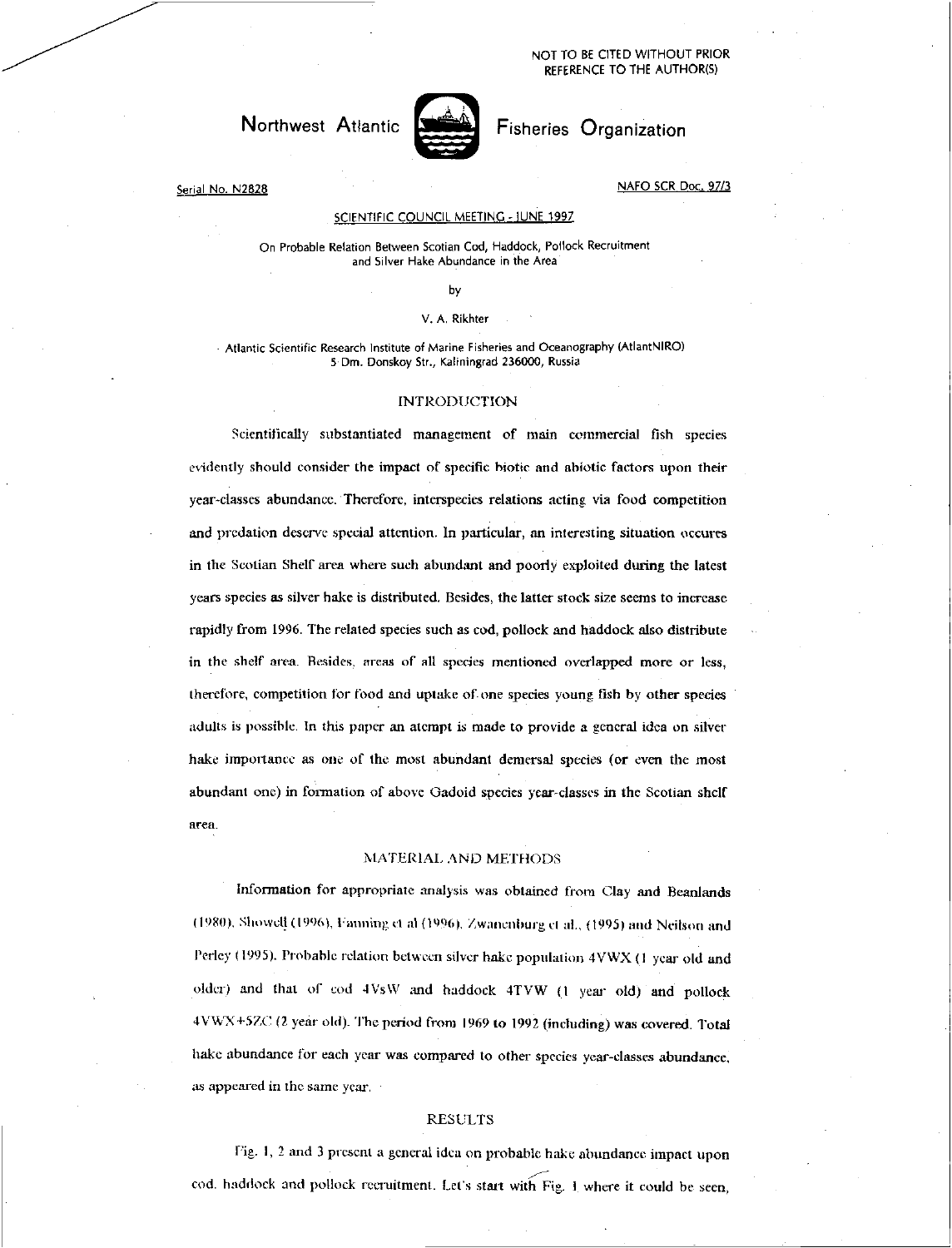though not apparently that dining some years hake population abundance and cod recruitment were in oposite phases, particularly in 1979-1984. Fig. 2 shows the inverse relation more clearly. Two periods may he specified there 1969-1973 and *1980-1987..*  Another relatively long-term period (1977-1987) observed in Fig. 3. It should he mentioned, that curves presented in all the figures reveale one similar feature, i.e. starting from 1989/90 almost simultaneous decreas of hake abundance and recruitment of other species has been observed.

Correlation coefficients (r) were estimated for entire period discussed, excluding the last 2 years, and for year intervals when the oposite trend was observed most often, to understand the extent of quantitative relation (Table I). The data presented show that within the observation period some shorter periods were revealed when the negative correlation actually occured between hake *population* abundance and cod, pollock and haddock recruitment. Besides, in the latter case the relation was statistically reliable with 95% confidence limits.

#### DISCUSSION

The results obtained, certainly, provide no reasons to state that the above Gadoid species recruitment depends on silver hake abundance in Scotian Shelf area. However, the facts presented do not reject such relation existence which seems to be significant in some years. Concerning probable causes of the inverse relation observed, they should be certainly relevant to peculiarities of feeding and trophic relations between hake and other species. According to Vinogradov (1993), hake of 12-25 cm in length (1-2 years old) consumes mainly copepods and euphausiides. The same food items are consumed by young (0-group) cod, haddock and pollack (1.eim and Scott, - 1966) which assumes probable food competition between appropriate age-groups of hake and other species. It seems possible to state an analogy between food relations of silver hake and red hake in 'Georges Bank (Vinogradov, 1984), since food similarity in juveniles is rather high and decreases sharply further due to large differences in adults feeding pattern. Probable predation of juvenile cod, haddock and pollock by large silver hake also should be considered. However, according to Waldron (1992) per cent oceurence of gadoids in silver hake stomachs was insignificant. Nevertheless it should be accounted that food sampling was carried out mainly during canadian trawling surveys of demersal fishes and from foreign fishing vessels. Since randomly stratified

- 2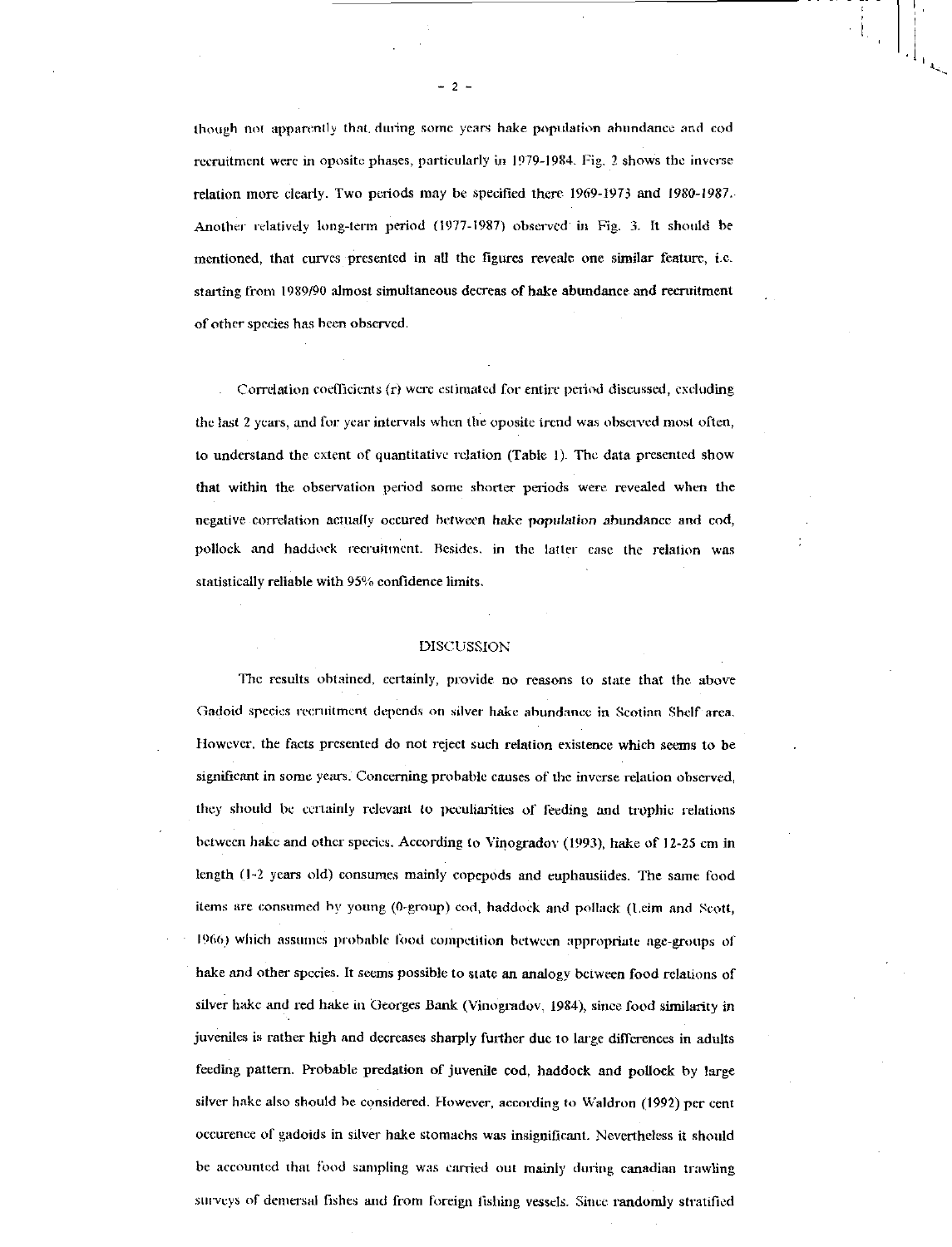method of station selection, as known, provides no local hake aggregations revealing, dense hake concentrations feeding for fish, including juvenile cod and haddock, were likely not covered by the method. As regards foreign fishing vessels, the latter operated only along the shelf slope southwards of SMOI. where cod and haddock abundance is insignificant. Pollock though sometimes occures in large amount, is represented mainly by large individuals which may be predators relevant to silver hake. It was mentioned in Leim and Scott (1966) and Vinogradov (1984). Besides, foreign fishermen had to avoid the areas with relatively high abundance of above species due to strict restriction of their by-catch. Based on the above said, it may be assumed that quantitative characteristics of hake feeding upon Gadoids, presented by Waldron, hardly reflect the real situation.

Certainly, in natural conditions fish year-classes abundance, as a rule, form under the impact of several factors, and one of them is likely the conclusive one. Thus, abundance depression, covered . actually all important commercial species and populations of Gadoids in NAFO Subdivisions 2-4 during early 1990s, was stipulated by unfavourable environment impact. Besides, it seems that a temperature factor is the most important one. Anomalies of physical features of areas where several relative fish species distribute are likely to depress biotic factors impact, *including* feeding competition and predation. However, in the cases when anomalies are of random nature, one species impact (silver hake) with sharply increased abundance upon another species may he significant.

No doubt that any other situations may occure in nature which promote the above impact.

We -think that the problem, considered in the paper, is worth of scientists attention and requires more profound study, including that to reveal a conclusive factor in each particular case. Evidently, ecosystem researches are meaned, and the Scotian Shelf area is very convinient study area.

#### REFERENCES

Clay D. and D.Beanlands. 1980. Silver hake (Merluccius bilinearisj in Divisions 4VWX: a stock assessment and estimate of total allowable catch (TAC) for 1981. NAFO SCR Doc.80187, 14p.

Fanning L.P., R.K.Mohn and W.J.MacEachern. 1996. Assessment of 4VsW cod in 1995 with consideration of ecological indicators of stock status. DFO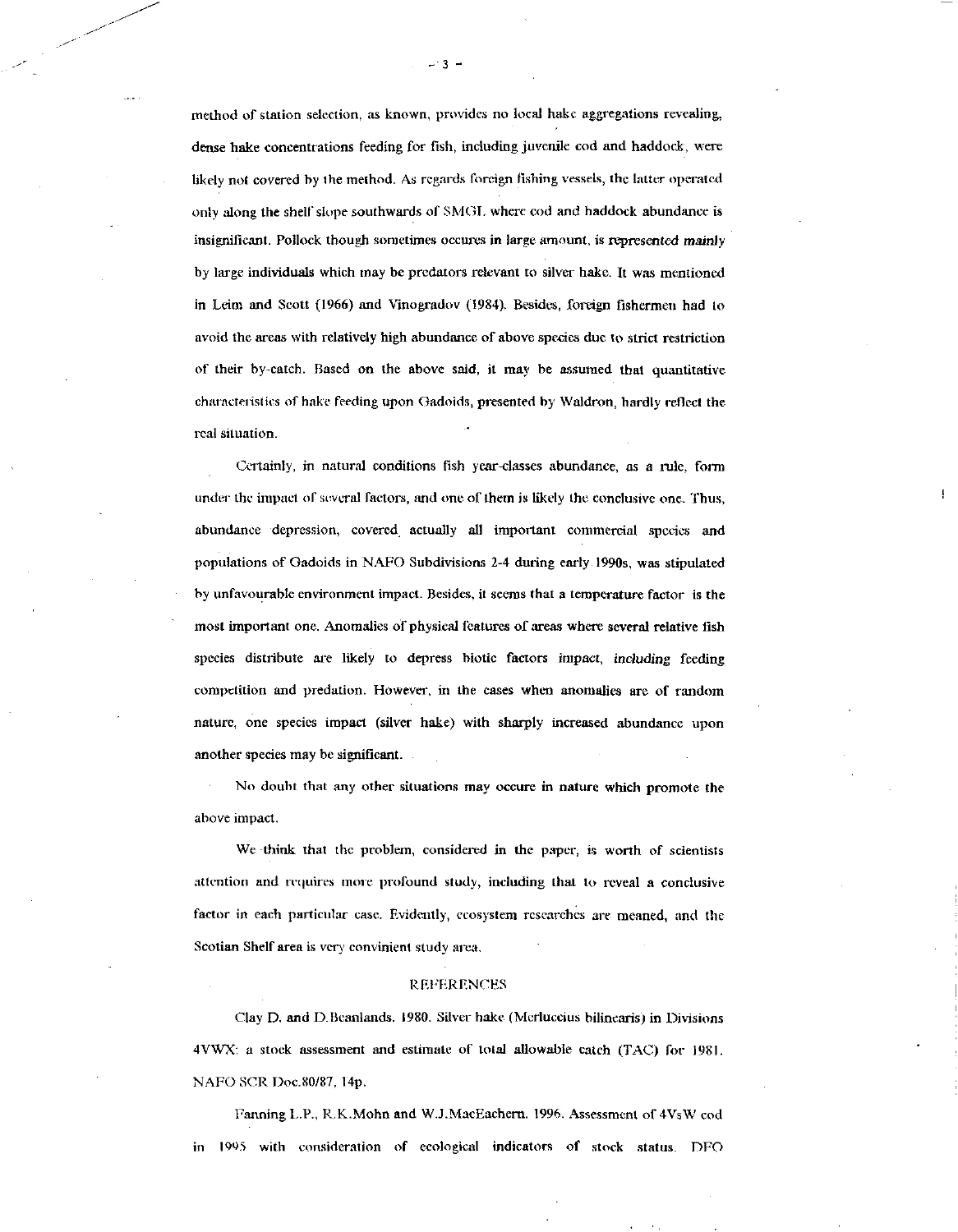AtI.Fish.Res.Doc. 96/27, 34p.

Leim A.H. and W.B.Scott. 1996. Fishes of the Atlantic coast of Canada. Fish.Res.Bd.of Canada. Bu11.No 155, 485p.

Neilson J.P. and P.Perlcy. 1995. The 1994 assessment of pollock (Pollachius virens) in NAFO Division 4VWX and Subdivision 5Ze. DFO. Atl.Fish.Res.Doc.95/30,  $47p.$ 

Showell M.A. 1996. Assessment of the 4VWX silver hake population in 1995. NAFO SCR Doc.96/78, 24p.

Vinogradov V.I. 1984. Food of silver hake and other fishes of Ceorges Bank and adjacent waters, 1968-74. NAFO Sci.Coun.Studies 7, p.87-94.

Vinogradov V.I. 1993. On hake feeding related to distribution of food organisms in the Scotian shelf in 1988, 1990. NAFO SCR Doe. 93/17, 13p.

Waldron D.E. 1992. Diet of silver hake (Merluccius bilinearis) on the Scotian shelf. J. Northw. Atl. Fish. Sci. Vol. 14, P.87-101.

Zwanenburg K., G.A.P.Black and G.Young. 1995. Haddock in Division 4TVW in 1994. DFO MI.Fish.Res.Doc.95/112, 69p.

#### Table 1

Correlation (r) between silver hake population abundance and other species

| recruitment in the Scotian Shelf area |  |  |  |  |  |
|---------------------------------------|--|--|--|--|--|
|---------------------------------------|--|--|--|--|--|

| Years     | $\bf{Cod}$ | Haddock | Pollock |
|-----------|------------|---------|---------|
| 1969-1990 | 0.22       | $-0.28$ |         |
| 1979-1990 | $-0.37$    |         |         |
| 1980-1990 |            | $-0.42$ |         |
| 1972-1989 |            |         | $-0.30$ |
| 1977-1987 |            |         | $-0.64$ |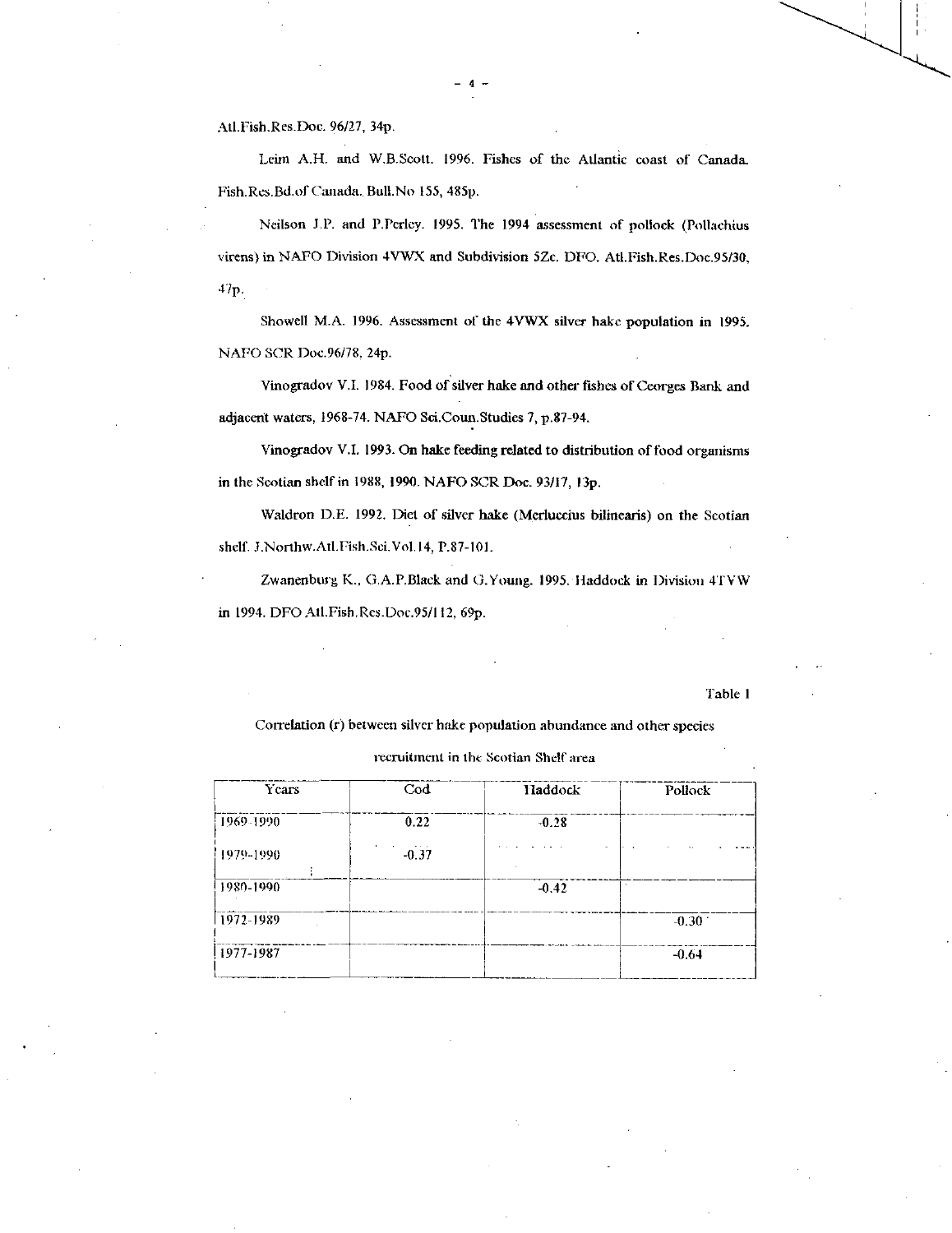

Fig. 1. Silver hake population abundance by years and one-year old cod abundance by year-classes.



Fig. 2. Silver hake population abundance by years and one-year old haddock abundance by year-elasses.

5